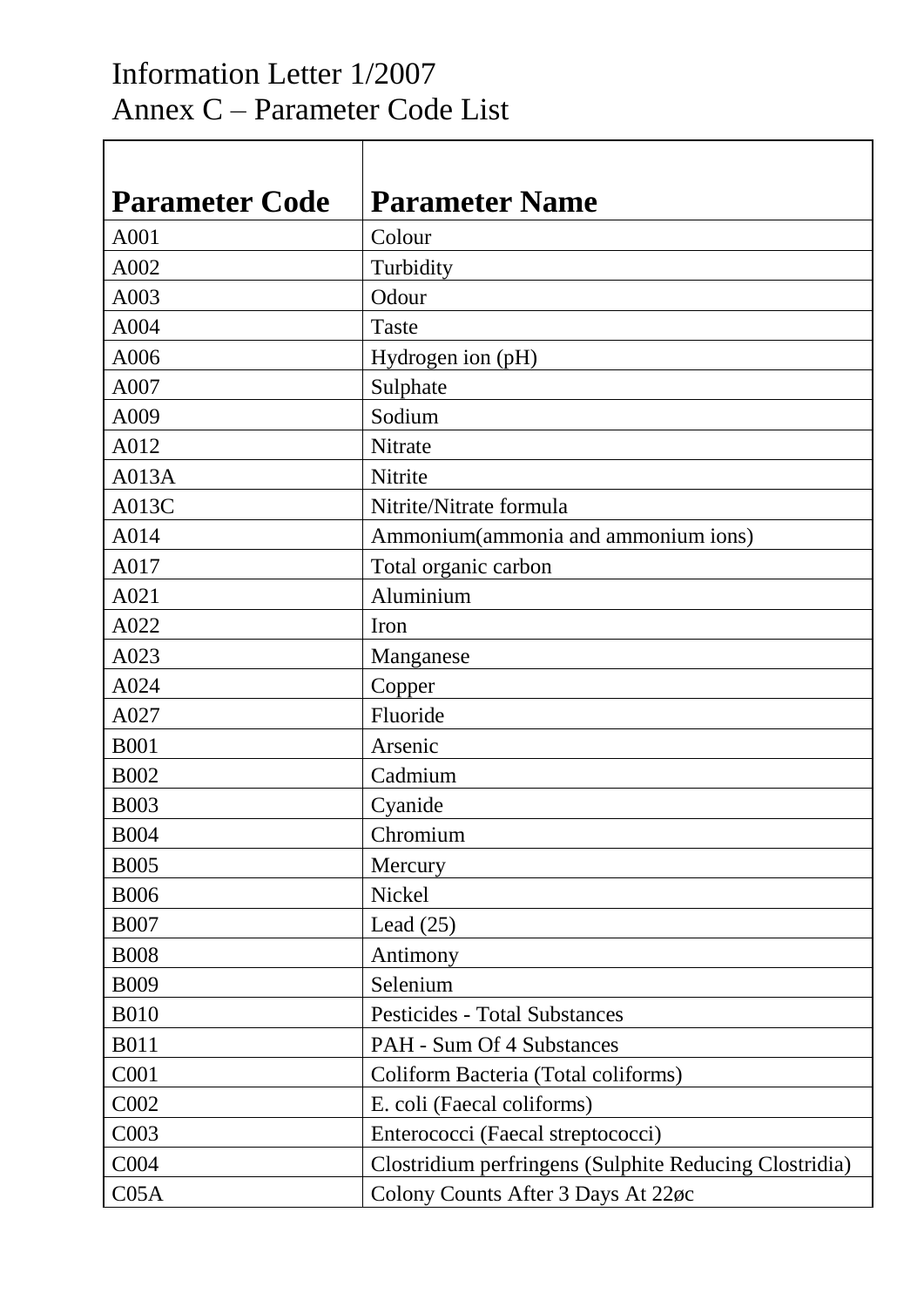| Information Letter 1/2007     |                                              |
|-------------------------------|----------------------------------------------|
| Annex C – Parameter Code List |                                              |
| CO5B                          | Colony Counts After 48 Hours At 37øc         |
| C06A                          | <b>Residual Disinfectant - Free</b>          |
| CO6B                          | <b>Residual Disinfectant - Total</b>         |
| C111                          | Cryptosporidium                              |
| D001                          | Conductivity                                 |
| D <sub>002</sub>              | Chloride                                     |
| D <sub>005</sub>              | <b>Boron</b>                                 |
| D <sub>007</sub>              | Benzo 3,4 Pyrene                             |
| <b>D008</b>                   | Tetrachloromethane                           |
|                               | Tetrachloroethene/Trichloroethene - Sum Of 2 |
| D009B                         | <b>Substances</b>                            |
| D011                          | <b>Total Trihalomethanes</b>                 |
| F001                          | 1,2 Dichloroethane                           |
| F002                          | Benzene                                      |
| F003                          | <b>Bromate</b>                               |
| F004                          | Gross Alpha Activity                         |
| F <sub>005</sub>              | <b>Gross Beta Activity</b>                   |
| F006                          | Tritium                                      |
| F007                          | Total Indicative Dose (Gross Alpha and Beta) |
| <b>F008</b>                   | Acrylamide                                   |
| F <sub>009</sub>              | Vinyl Chloride                               |
| <b>F010</b>                   | Epichlorohydrin                              |
| P000                          | <b>Other Pesticides</b>                      |
| P001                          | Aldicarb                                     |
| P002                          | Aldrin                                       |
| P003                          | Alpha-HCH                                    |
| P004                          | Atrazine                                     |
| P005                          | Azinphos methyl                              |
| P006                          | Bentazone                                    |
| P007                          | Beta-HCH                                     |
| P008                          | Bromoxynil                                   |
| P009                          | Carbaryl                                     |
| P010                          | Carbetamide                                  |
| P011                          | Carbophenothion                              |
| P012                          | Chlordane                                    |
| P013                          | Chlorfenvinphos                              |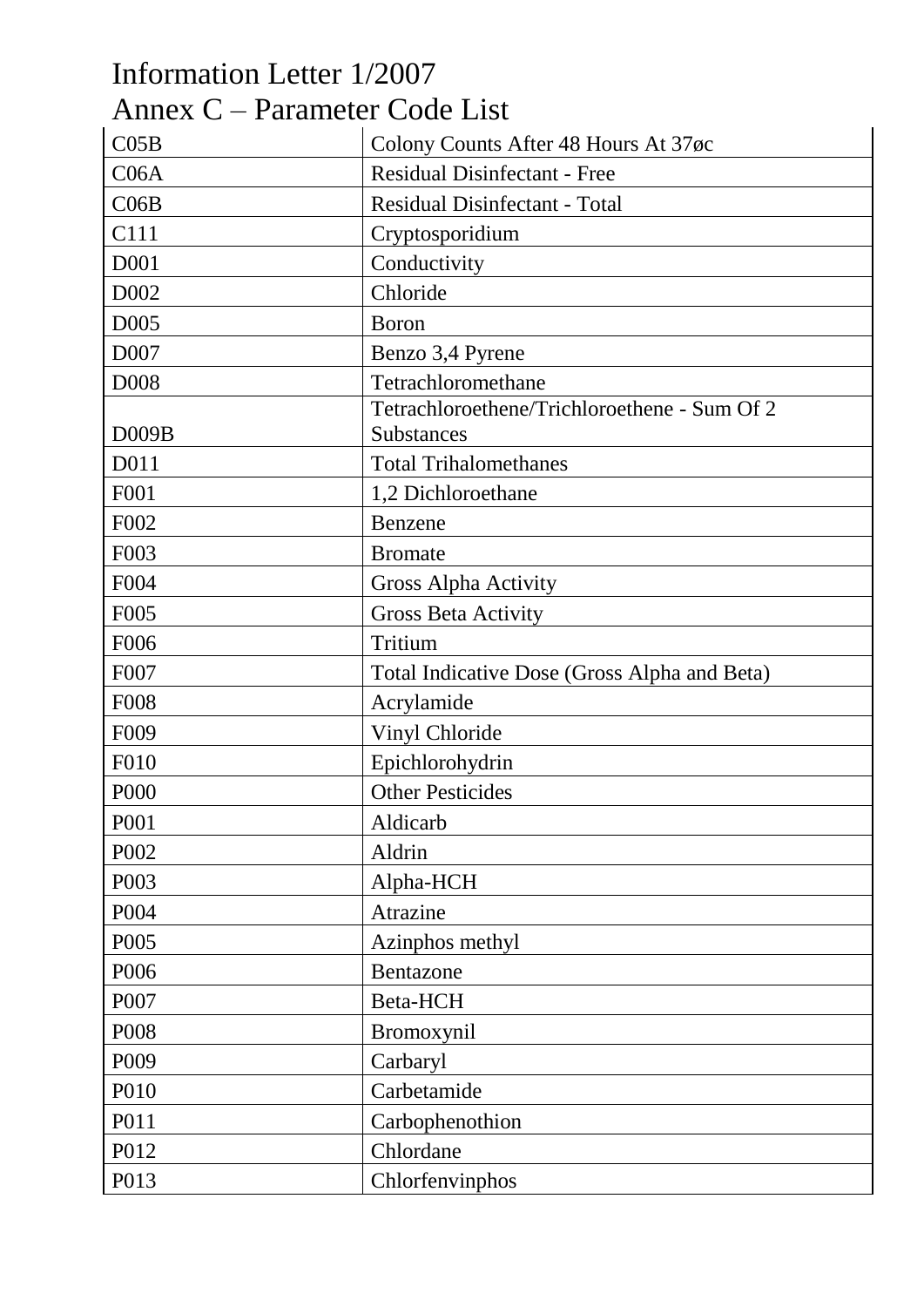| Information Letter 1/2007     |                     |
|-------------------------------|---------------------|
| Annex C – Parameter Code List |                     |
| P014                          | Chlortoluron        |
| P015                          | Chlorothalonil      |
| P016                          | Chlorpropham        |
| P017                          | Chlorpyrifos        |
| P018                          | Clopyralid          |
| P019                          | (not Used)          |
| P <sub>020</sub>              | $2,4-D$             |
| P021                          | Dalapon             |
| P022                          | Delta-HCH           |
| P023                          | Demeton-S-Methyl    |
| P024                          | Diazinon            |
| P025                          | Dicamba             |
| P026                          | Dichlorprop         |
| P027                          | Dichlorvos          |
| P <sub>028</sub>              | Dieldrin            |
| P <sub>029</sub>              | Dimethoate          |
| P030                          | Diquat              |
| P031                          | Disulfoton          |
| P032                          | Diuron              |
| P033                          | Endosulfan Total    |
| P034                          | Endrin              |
| P035                          | <b>EPTC</b>         |
| P036                          | Fenitrothion        |
| P037                          | Fenpropimorph       |
| P038                          | Fluazifop-butyl     |
| P039                          | Flutriafol          |
| P040                          | Fluroxypyr          |
| P041                          | Gamma-HCH (Lindane) |
| P042                          | Glyphosate          |
| P043                          | Heptachlor          |
| P044                          | Heptachlor epoxide  |
| P045                          | Hexachlorobenzene   |
| P046                          | Iprodione           |
| P047                          | Isodrin             |
| P048                          | Isoproturon         |
| P049                          | Ioxynil             |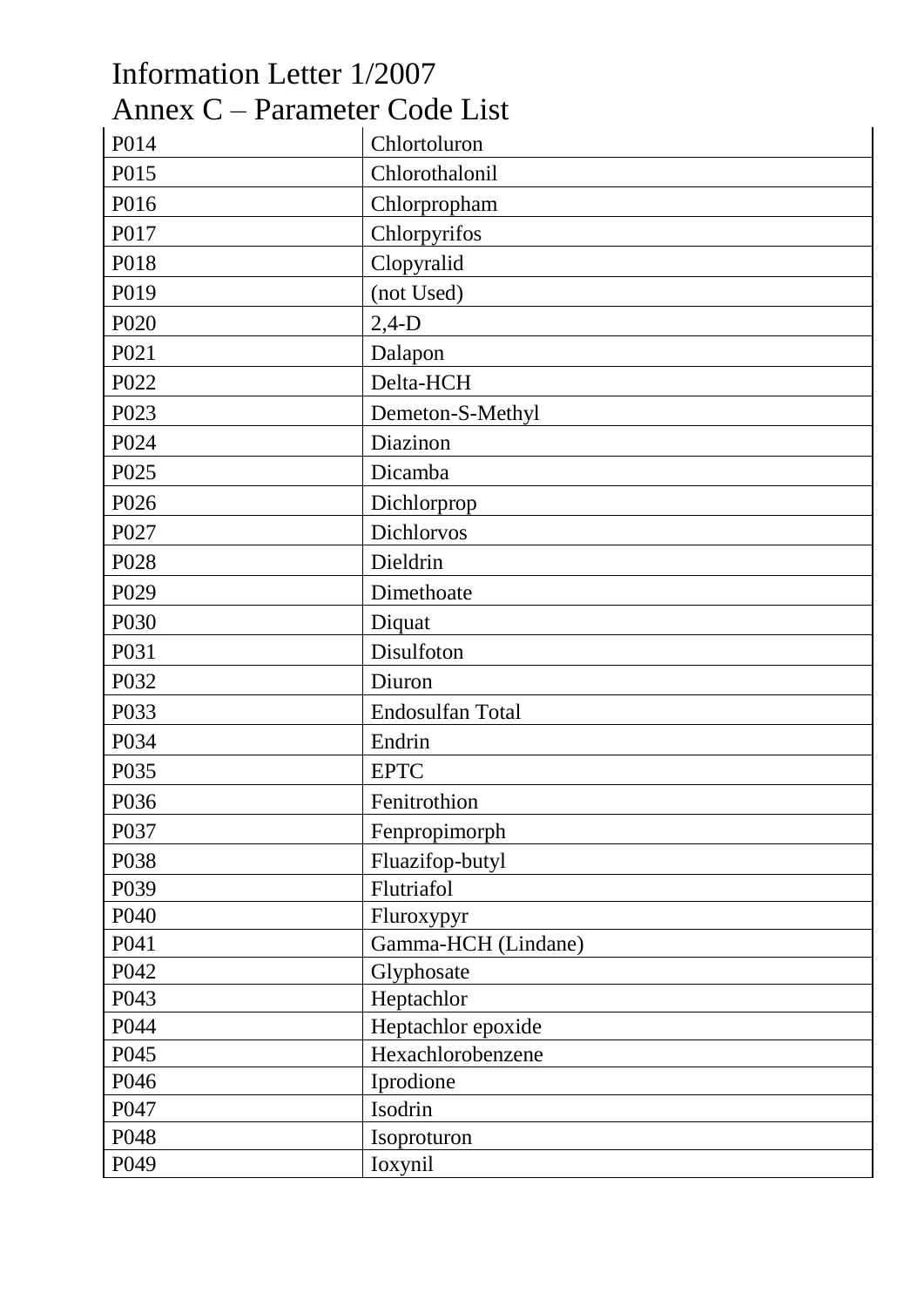## Information Letter 1/2007 Annex C – Parameter Code List

| P050 | (not Used)                  |
|------|-----------------------------|
| P051 | Linuron                     |
| P052 | Malathion                   |
| P053 | MCPP(Mecoprop)              |
| P054 | <b>MCPA</b>                 |
| P055 | <b>MCPB</b>                 |
| P056 | Methiocarb                  |
| P057 | Methoxychlor                |
| P058 | Paraquat                    |
| P059 | Parathion (Parathion ethyl) |
| P060 | Pentachlorophenol           |
| P061 | Phorate                     |
| P062 | Phosalone                   |
| P063 | Prochloraz                  |
| P064 | Pirimicarb                  |
| P065 | Pirimiphos Ethyl            |
| P066 | Propazine                   |
| P067 | Propham                     |
| P068 | Propiconazole               |
| P069 | Propetamphos                |
| P070 | Prometryn                   |
| P071 | Propyzamide                 |
| P072 | Pirimiphos Methyl           |
| P073 | Simazine                    |
| P074 | $2,3,6$ -Tba                |
| P075 | <b>TCA</b>                  |
| P076 | $2,4,5-T$                   |
| P077 | Terbutryn                   |
| P078 | Triadimefon                 |
| P079 | Tri-allate                  |
| P080 | Triazophos                  |
| P081 | Trifluralin                 |
| P082 | $2,4,-Db$                   |
| P083 | Aminotriazole (amitrole)    |
| P084 | Benomyl                     |
| P085 | <b>Bifenox</b>              |
| P086 | <b>Bromacil</b>             |
| P087 | Carbofuran                  |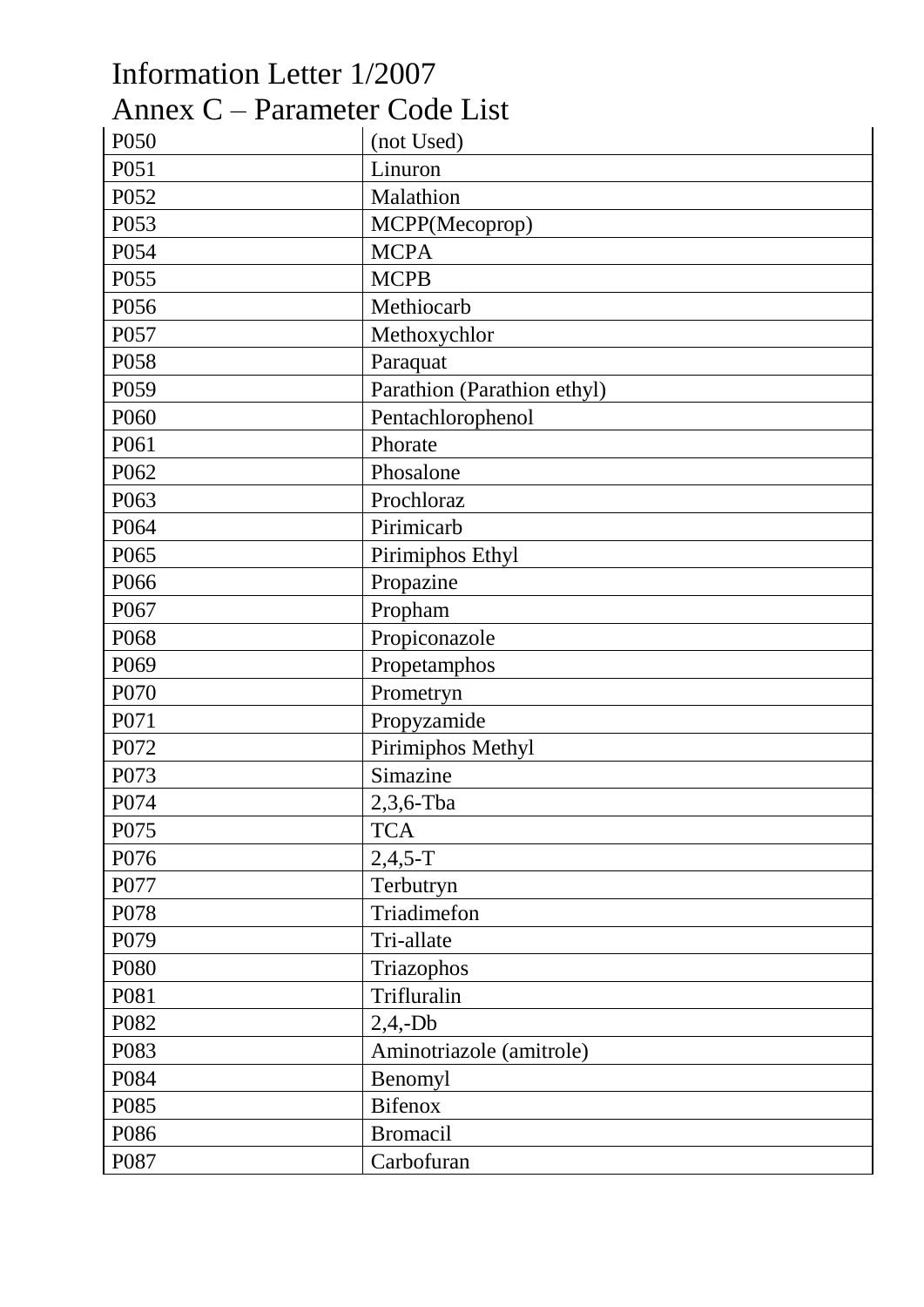| Information Letter 1/2007     |                                 |
|-------------------------------|---------------------------------|
| Annex C – Parameter Code List |                                 |
| P088                          | Chlorbufam                      |
| P089                          | Chlordane-Alpha                 |
| P090                          | Chlordane-Gamma                 |
| P091                          | Crufomate                       |
| P092                          | Cyanazine                       |
| P093                          | Cyfluthrin                      |
| P094                          | Cypermethrin                    |
| P095                          | Deltamethrin                    |
| P096                          | Demeton                         |
| P097                          | Desmetryn                       |
| P098                          | Dichlobenil                     |
| P099                          | Difenzoquat                     |
| P100                          | Dinocap                         |
| P101                          | Endosulfan A (alpha-Endosulfan) |
| P102                          | Endosulfan B (beta-Endosulfan)  |
| P103                          | Epsilon-HCH                     |
| P104                          | Eulan                           |
| P105                          | Fenoprop                        |
| P106                          | Fenthion                        |
| P107                          | Fluazifop                       |
| P108                          | Hexachlorobutadiene             |
| P109                          | Lenacil                         |
| P110                          | Mecarbam                        |
| P111                          | Metoxuron                       |
| P112                          | Mevinphos                       |
| P113                          | Monuron                         |
| P114                          | op'-DDD (TDE)                   |
| P115                          | op'-DDE                         |
| P116                          | op'-DDT                         |
| P117                          | Pebulate                        |
| P118                          | Pendimethalin                   |
| P119                          | Permethrin                      |
| P120                          | Permethrin-cis                  |
| P121                          | Permethrin-trans                |
| P122                          | Picloram                        |
| P123                          | pp'-DDD (TDE)                   |
| P124                          | pp'-DDE                         |
| P125                          | pp'-DDT                         |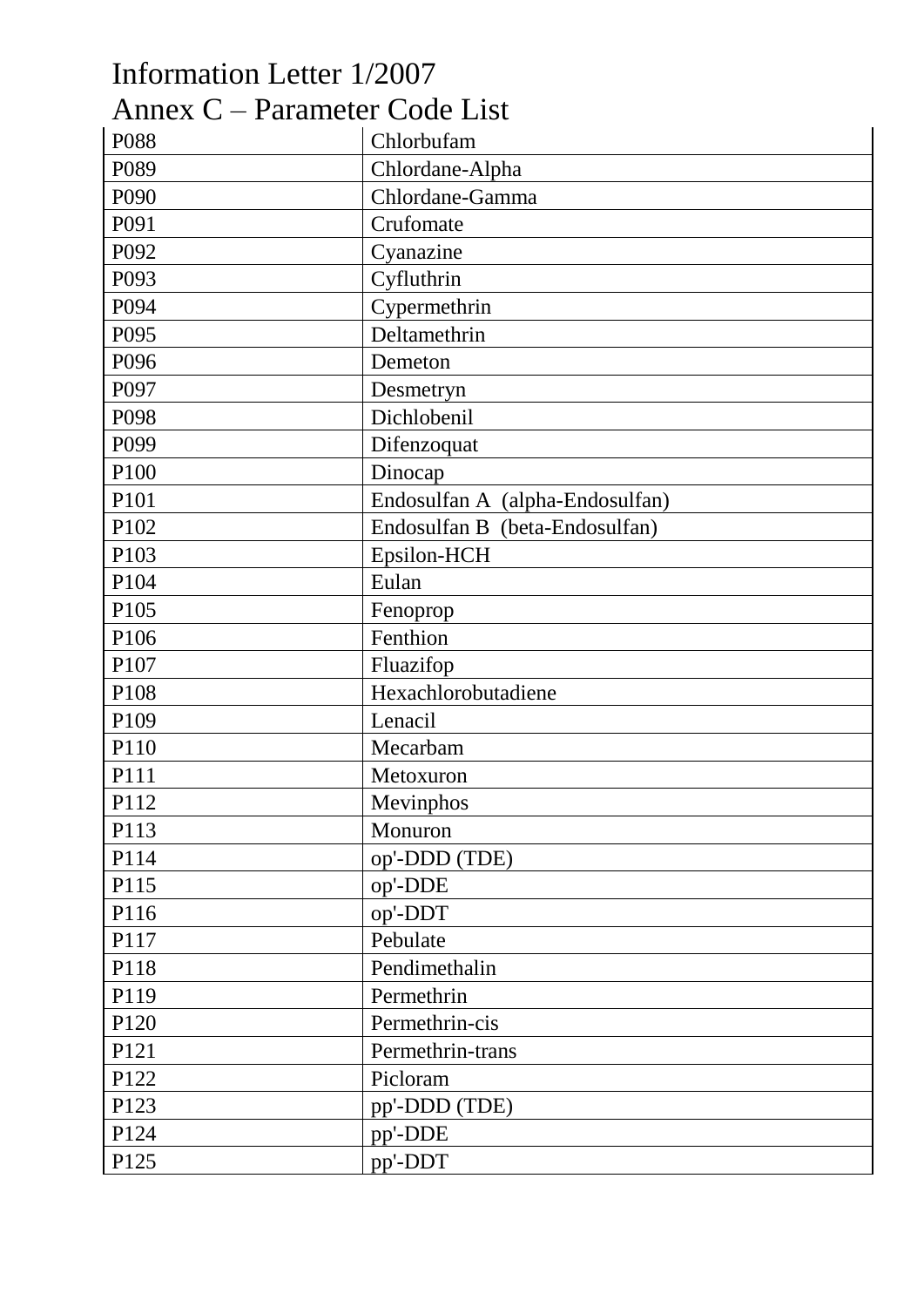| Information Letter 1/2007     |                                     |
|-------------------------------|-------------------------------------|
| Annex C – Parameter Code List |                                     |
| P126                          | Propachlor                          |
| P127                          | Propoxur                            |
| P128                          | Pyrethrins                          |
| P129                          | <b>Sodium Chlorate</b>              |
| P130                          | Tecnazene                           |
| P131                          | Trichlopyr                          |
| P132                          | Trietazine                          |
| P133                          | Asulam                              |
| P134                          | PCB - Arochlor 1254                 |
| P135                          | PCB - Arochlor 5442                 |
| P136                          | Flumethrin                          |
| P137                          | PCB - Total                         |
| P138                          | Benazolin                           |
| P139                          | Vinclozolin                         |
| P140                          | Dichlofluanid                       |
| P141                          | Methidathion                        |
| P142                          | Chlormephos                         |
| P143                          | Fenchlorphos                        |
| P144                          | Trichloronat                        |
| P145                          | Bromophos-ethyl                     |
| P146                          | Dicloran (Dichlorane)               |
| P147                          | Parathion-methyl                    |
| P148                          | Ethion (Diethion)                   |
| P149                          | PCB - Arochlor 1260                 |
| P150                          | Carbendazim                         |
| P151                          | PCB - Arochlor 1250                 |
| P152                          | Metribuzin                          |
| P153                          | PCT - Arochlor 4465                 |
| P154                          | Oxadixyl                            |
| P155                          | Maneb (a Dithiocarbamate Fungicide) |
| P156                          | Alpha-cypermethrin                  |
| P157                          | Diflufenican                        |
| P158                          | Fenvalerate                         |
| P159                          | Flusilazole                         |
| P160                          | Imazapyr                            |
| P161                          | Tridemorph                          |
| P162                          | Chloridazon                         |
| P163                          | Chlormequat                         |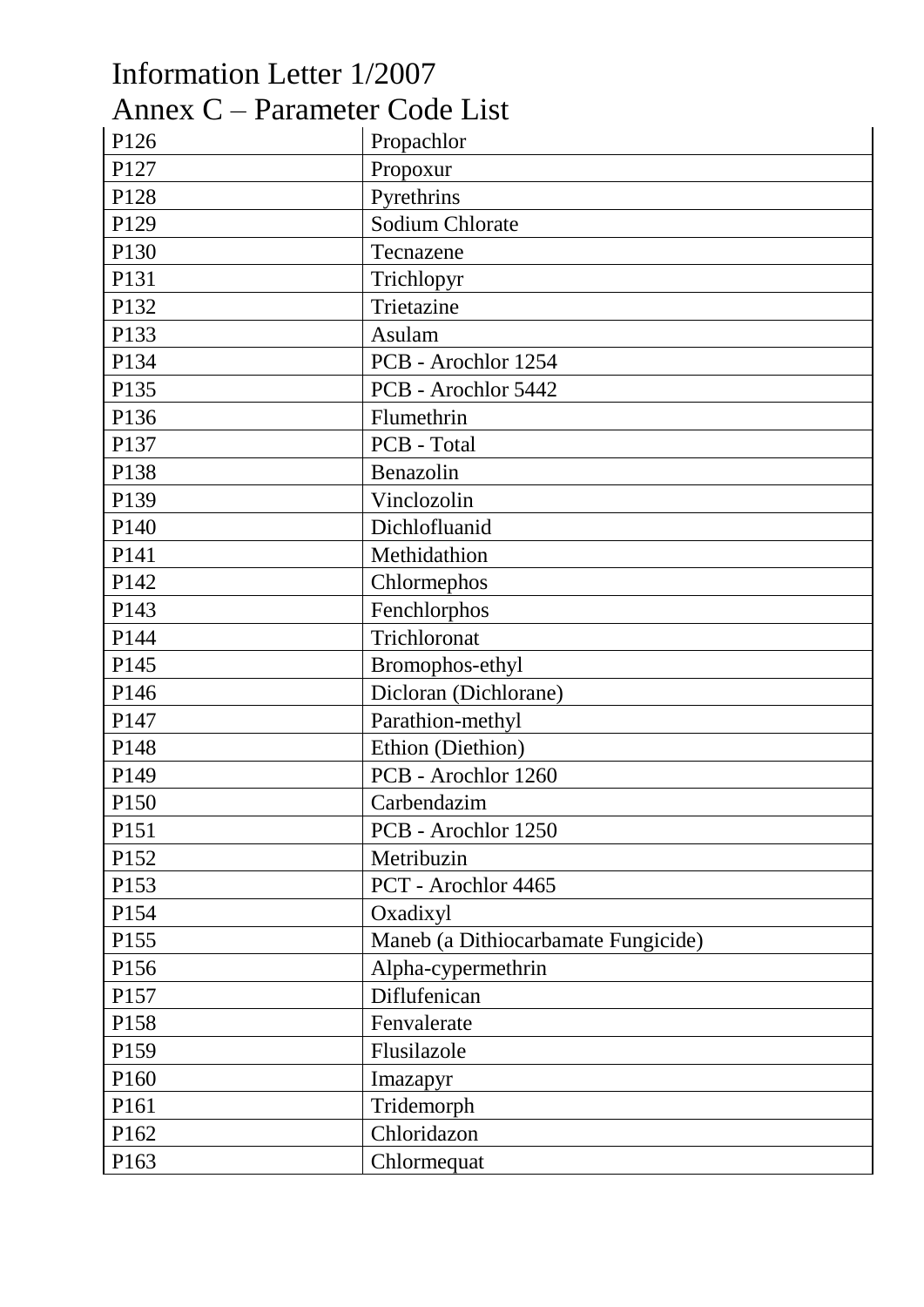| Information Letter 1/2007     |                                        |
|-------------------------------|----------------------------------------|
| Annex C – Parameter Code List |                                        |
| P164                          | Flamprop-M-Isopropyl                   |
| P165                          | Mepiquat                               |
| P166                          | Isoxaben                               |
| P167                          | Methabenzthiazuron                     |
| P168                          | Fenpropidin                            |
| P169                          | Triphenyltin (fentin)                  |
| P170                          | Flucofuron                             |
| P171                          | Sulcofuron                             |
| P172                          | Trichlorobenzene                       |
| P173                          | Terbuthylazine                         |
| P174                          | Bendiocarb                             |
| P175                          | Chlorthal                              |
| P176                          | Heptenophos                            |
| P177                          | Tebuconazole                           |
| P178                          | Diflubenzuron                          |
| P179                          | Quintozene                             |
| P180                          | Aziprotryne                            |
| P181                          | Chloroxuron                            |
| P182                          | Desethylatrazine                       |
| P183                          | Fenoxaprop                             |
| p184                          | Fenoxaprop-P (Fenoxaprop-P-Ethyl)      |
| P185                          | Fenuron                                |
| P186                          | Flamprop-M                             |
| P187                          | Mancozeb (a Dithiocarbamate Funficide) |
| P188                          | Monolinuron                            |
| P189                          | Tebuthiuron                            |
| P190                          | Thiabendazole                          |
| P191                          | PCT - Total                            |
| P192                          | Captan                                 |
| P193                          | (Not Used)                             |
| P194                          | Metamitron                             |
| P195                          | PCB Congener 101                       |
| P196                          | PCB Congener 118                       |
| P197                          | PCB Congener 138                       |
| P198                          | PCB Congener 153                       |
| P199                          | PCB Congener 180                       |
| P <sub>200</sub>              | (not Used)                             |
| P <sub>201</sub>              | PCB Congener 28                        |